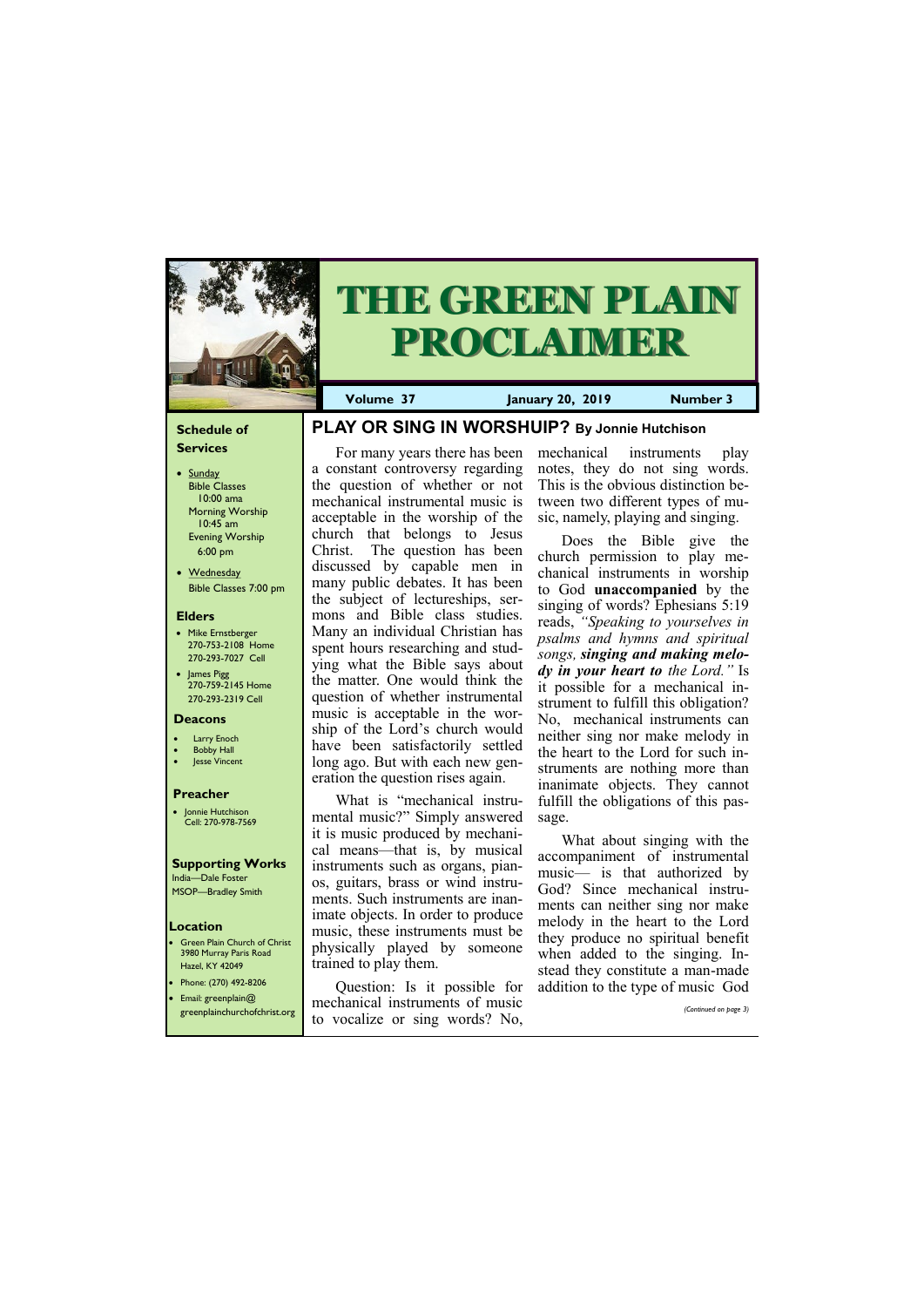# NEWS AND NOTES

- *REMEMBER IN PRAYER: Green Plain members*: Paul Brandon Lori Brandon, Peggy Jarvis, Rex and Margaret Enoch, Will Ed Travis , Mary Crutchfield, Vickie and Kaitlyn Canter, Tina Wyatt, Joanne Barnes. Frank Towery, Maxine Pool, Nancy Meacham, Hayes Grady, Carolyn Bryars, Marjorie Grady, Mary Lowrie, Mary Vincent, Jesse Vincent, and Jim Fielder. Larry Enoch is home recovering from surgery.
- **Family and Friends:** Betty Pond, Naomi Pigg, Byron White, Meredith Enoch, Kenneth Mizell, Anna Arrant (Hospice House in Murray), Walter Bryars, Ann Workman, Mike and Dollie Kiser, Will and Nancy Winchester, Dean Carroll, Maryanne Stubblefield, Annie Lyons, Kenzie Murdock, Brandon Wiggins, Jim Hutson, Amy Lyons, Janice Canter, Maryanne Pedigrew and Dale Foster. If you know of those who need to be added or removed from our prayer list please write down their names and hand it to Jonnie.
- **Pantry items for January:** 6—Apple sauce; 13—Green Beans; 20—Green Peas; 27—Pinto Beans.
- Please remember our **snacks for the hospital program** and place your items in the baskets in the lobby.
- **PASS IT ON!** When you have finished reading this bulletin, why not pass it on to a loved one, friend or neighbor. Use this as a tool to spread the gospel. Or, pick up extra copies to hand or mail to others.
- **See our Facebook page** for announcements, updates and articles. Access to past editions of this bulletin are available on our website at http://greenplainchurchofchrist.org.
- **Mission Work:** Please continue to pray for the preachers this congregation is supporting in India and for Dale Foster, Ronnie Gootan, David Nance and Mike Kiser in their respective works.
- Watch **"A Bible Answer"** each Sunday morning at 8:00 am on WQWQ TV in Paducah, KY. This program is also available on their website at abibleanswertv.org and on GBN and YouTube**.**
- **January 2019 Anniversaries:** Carolyn & Walter Byars 1-27; **Birthdays:** Marjorie Grady 1-26; Ruthie Sales 1-10; Shane Smith 1-14; Karen Workman 1-18. If we have left anyone out please let us know.
- "God answers knee-mail."
- "Where will you be seated in eternity? Smoking or non-smoking?"
- "If God is your Copilot you're in the wrong seat!"



**Page 2**

*BIBLE RESEARCH QUESTION*

**This Week:** *What is significant about the cities of Admah and Zeboim?* 

**Last Week**: *Who is called "the Word" in the New Testament and where is this reference found?* Jesus Christ is called "the Word" in John 1:1-2.



**LESSONS TODAY**

**Sunday AM** *Bradley Smith*

**Sunday PM** *"Seven Laws to Pray By"*

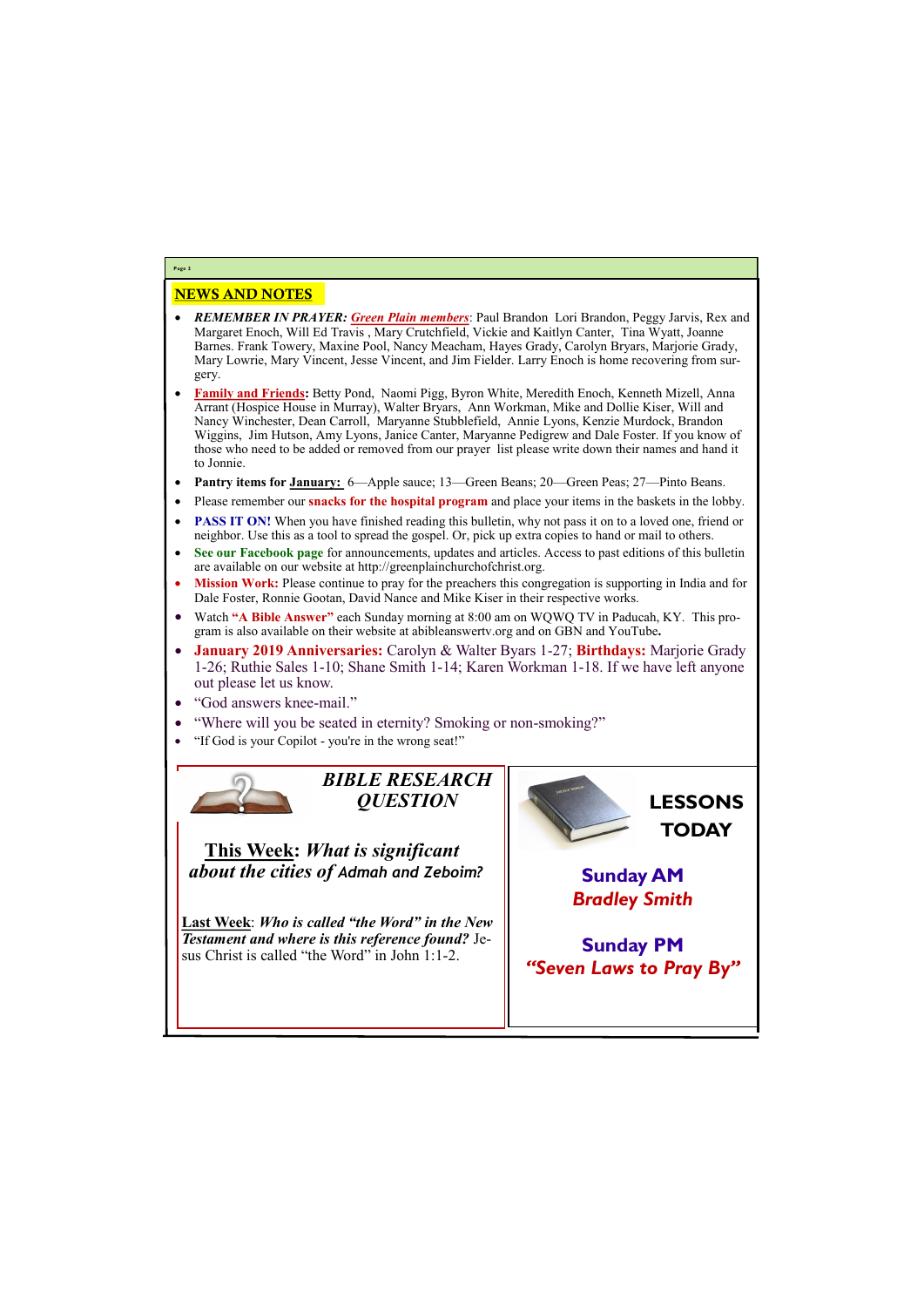**Page 3**

authorizes the church to use in worship to Him. The only way one may fulfill the obligation to make melody in the heart to the Lord is through singing, not playing a mechanical instrument. God has always forbidden men to add to or take from His Word (Deut. 4:2; Prov. 30:6; Gal. 1:6-9; Rev. 22:18  $-19$ ).

To the church in Colossi the inspired Paul wrote, *"Let the word of Christ dwell in you richly in all wisdom; teaching and admonishing one another in psalms and hymns and spiritual songs, singing with grace in your hearts to the Lord. And whatsoever ye do in word or deed, do all in the name of the Lord Jesus, giving thanks to God and the Father by him"* (Colossians 3:16-17). Is it possible for a mechanical instrument of music to fulfill the obligation given in this passage to "teach and admonish one another?" Of

course not! Such is only accomplished through singing the words of songs, hymns and spiritual songs as this verse instructs. Again, there is no spiritual benefit derived from adding mechanical instruments of music to our singing in worship.

God does not intend the worship of the church to be mechanical but spiritual. That is why the New Testament authorizes singing and not playing. Our worship is to be from the heart—from our spirit to God who is a Spirit (John 4:24). Mechanical instruments of music corrupt worship and their use is sinful for they are used without divine authority and constitute an addition to what God has commanded. Our plea and prayer is that all would come back to the simple and spiritual worship God has authorized for the church as revealed in the New Testament of Jesus Christ.

In the midst of trouble, God is still...God! "Even from everlasting to everlasting, You are God" (Psa. 90:2).

#### *(Continued from page 1)*

# **GOD IS STILLL . . .** *By David Sproule*

Job said it well, "Man who is born of woman is of few days and full of trouble" (Job 14:1). Our life on this earth is limited and short (in comparison to the big picture), but it seems our troubles are anything but limited. Job not only conceded that we have "turmoil" (NASB) in our lives, but that our days are "full of turmoil." Do you ever feel that way?

The trouble with the "trouble" of life is that it seems to know no boundaries. It can involve our health, our family, our children, our job, our finances, our friends, our faith, etc., etc., which all affect our emotional stability. We get bad news about an unexpected diagnosis, a terminal illness, a sudden death, loss of a job, a friend going through hard times. "Trouble" seems to be all around us. And even if nothing is "going wrong" at the moment, for some of us it may be the loneliness and separation that we are experiencing has filled us with "trouble." One of the worst things about "trouble" in our lives is that it doesn't know when to stop.

So what can I do? When my life is full of turmoil, what can I do? May I suggest that you pick up the remote control of your life and hit "Pause" for just a second. I know that our "trouble" will hit the "un-pause" soon after, but take a moment to reflect upon and to remember...God.

In the midst of trouble, God is still...with you! "The Lord your God is with you wherever

*(Continued on page 4)*